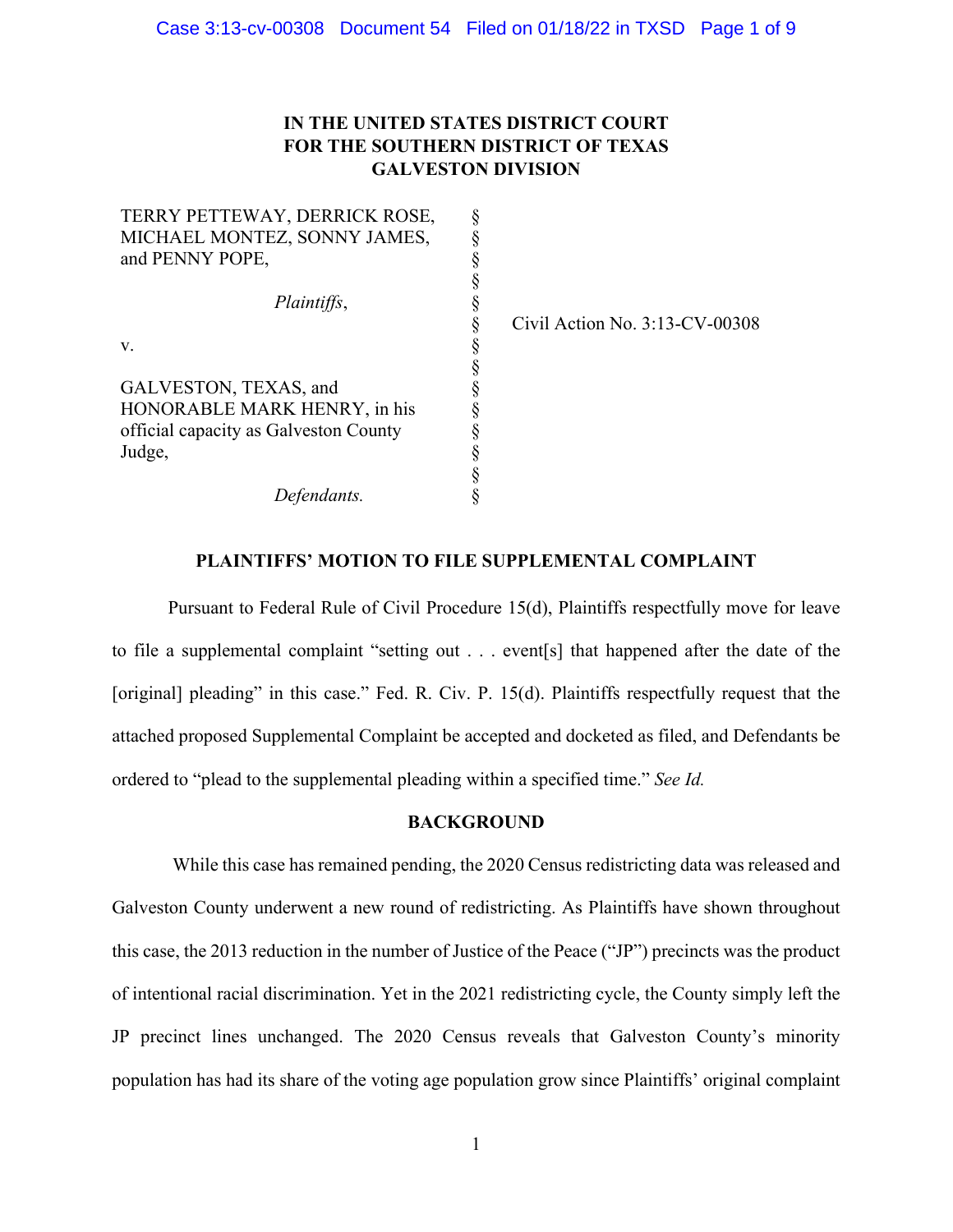### Case 3:13-cv-00308 Document 54 Filed on 01/18/22 in TXSD Page 2 of 9

was filed, and the Anglo population's share of the voting age population has declined. The new Census figures add additional evidence of the magnitude of the discriminatory effects that flow from the County's intentionally racially discriminatory reduction in the number of JP precincts.

Moreover, the County has now eliminated the only Commissioner precinct in which minority voters had succeeded for decades in electing their preferred candidate, currently Commissioner Stephen D. Holmes. As the maps below show, the County has cracked apart Galveston County's Black and Latino population, submerging it across all four Commissioner precincts to dilute the ability of Black and Latino voters to elect their preferred candidate. The precincts shaded in blue are those with Black and Latino voting age populations exceeding 35% (with darker shading signifying a greater percentage of minority voters). The first map shows the benchmark plan, in which Black and Latino voters have elected their candidate of choice in Commissioner precinct 3—a precinct that runs through the center of the county and includes the bulk of the county's Black and Latino population. The second map shows the newly enacted plan, which radically reconfigures the map to evenly crack the minority population among four Anglodominated precincts.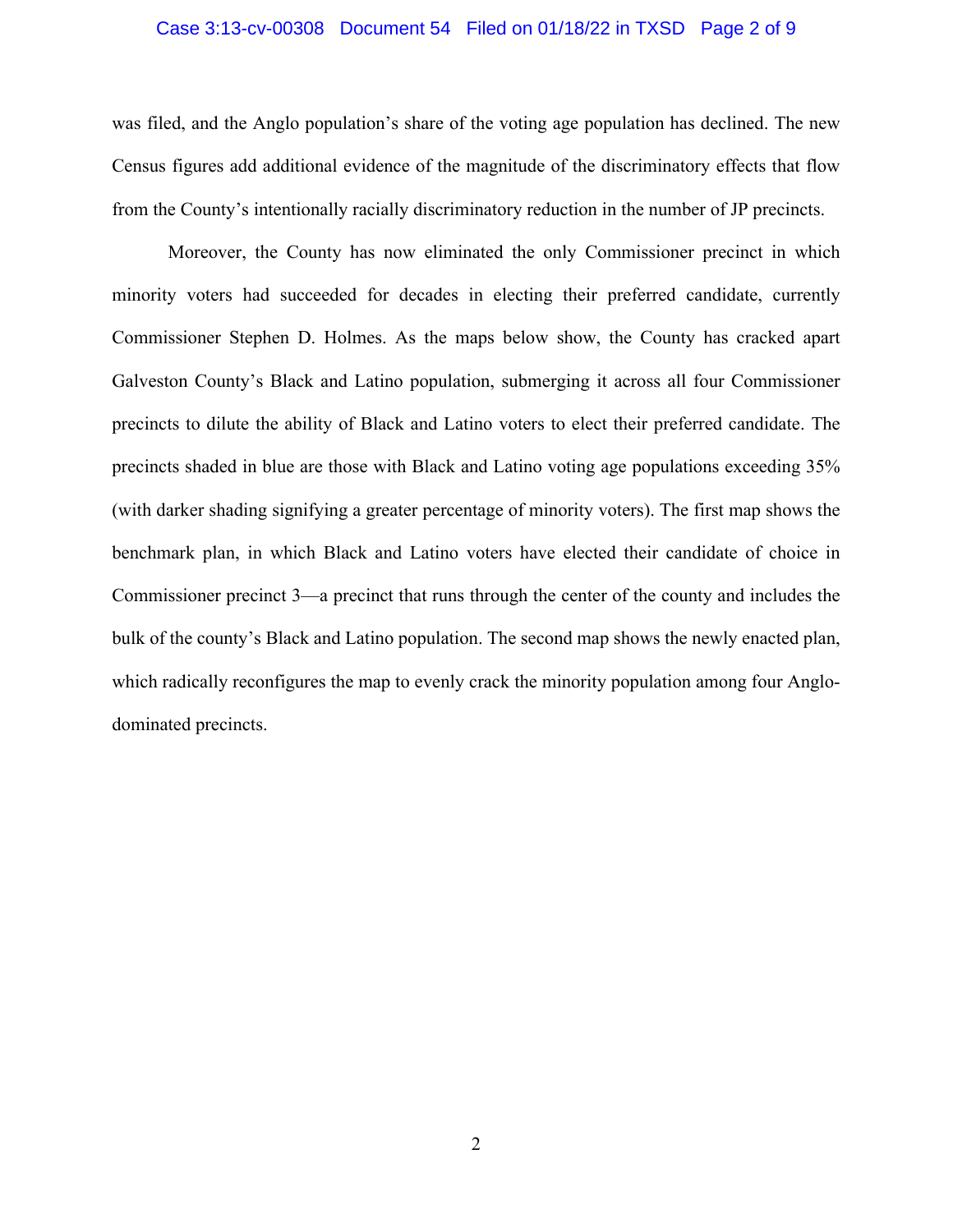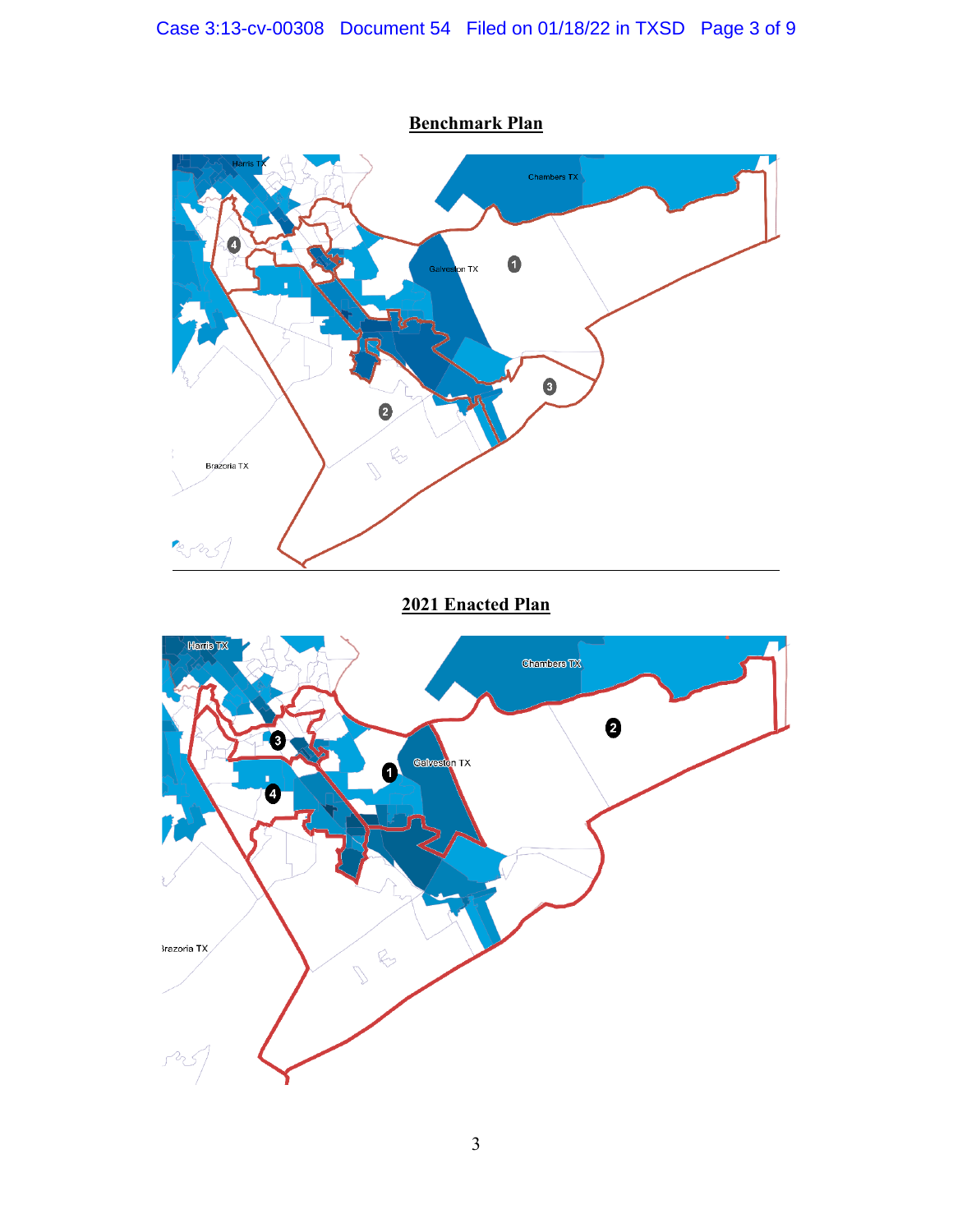### Case 3:13-cv-00308 Document 54 Filed on 01/18/22 in TXSD Page 4 of 9

The dismantling of the existing majority-minority district in which Black and Latino voters succeeded in electing their preferred candidate, Commissioner Stephen D. Holmes, is the product of intentional racial discrimination and unlawful racial gerrymandering. The failure to draw a new district in which Black and Latino voters form the majority of eligible voters violates Section 2 of the VRA. Plaintiffs thus seek to supplement their complaint to add supplemental factual allegations regarding the Census data with respect to their existing challenge to the 2013 JP plan, as well as to raise supplemental factual allegations and claims of intentional discrimination, racial gerrymandering, and discriminatory results regarding the Commissioners plan.

### **ARGUMENT**

The Court should grant Plaintiffs' motion to file a supplemental complaint. "On motion and reasonable notice, the court may, on just terms, permit a party to serve a supplemental pleading setting out any transaction, occurrence, or event that happened after the date of the pleading to be supplemented." Fed. R. Civ. P. 15; *Burns v. Exxon Corp.*, 158 F.3d 336, 343 (5th Cir. 1998). Rule 15(d) is intended to give the court "broad discretion in allowing a supplemental pleading." Fed. R. Civ. P. 15. Rule 15(d) advisory committee's note to 1963 amendments. When a government enacts a new law while related litigation is already pending, "[t]he interest of judicial economy . . . militates in favor of allowing supplemental pleadings." *Ne. Ohio Coal. for the Homeless v. Husted*, 837 F.3d 612, 625 (6th Cir. 2016). "When a dispute is complicated and protracted, and a new complaint is the likely alternative, allowing supplemental pleadings before a court already up to speed is often the most efficient course." *Id.*

A court should grant leave to file a supplemental complaint if supplementation would 1) allow for complete adjudication of the parties' disputes, and 2) not cause undue delay or prejudice. *See Jackson Women's Health Org. v. Dobbs*, 379 F. Supp. 3d 549, 551 (S.D. Miss. 2019), *aff'd*,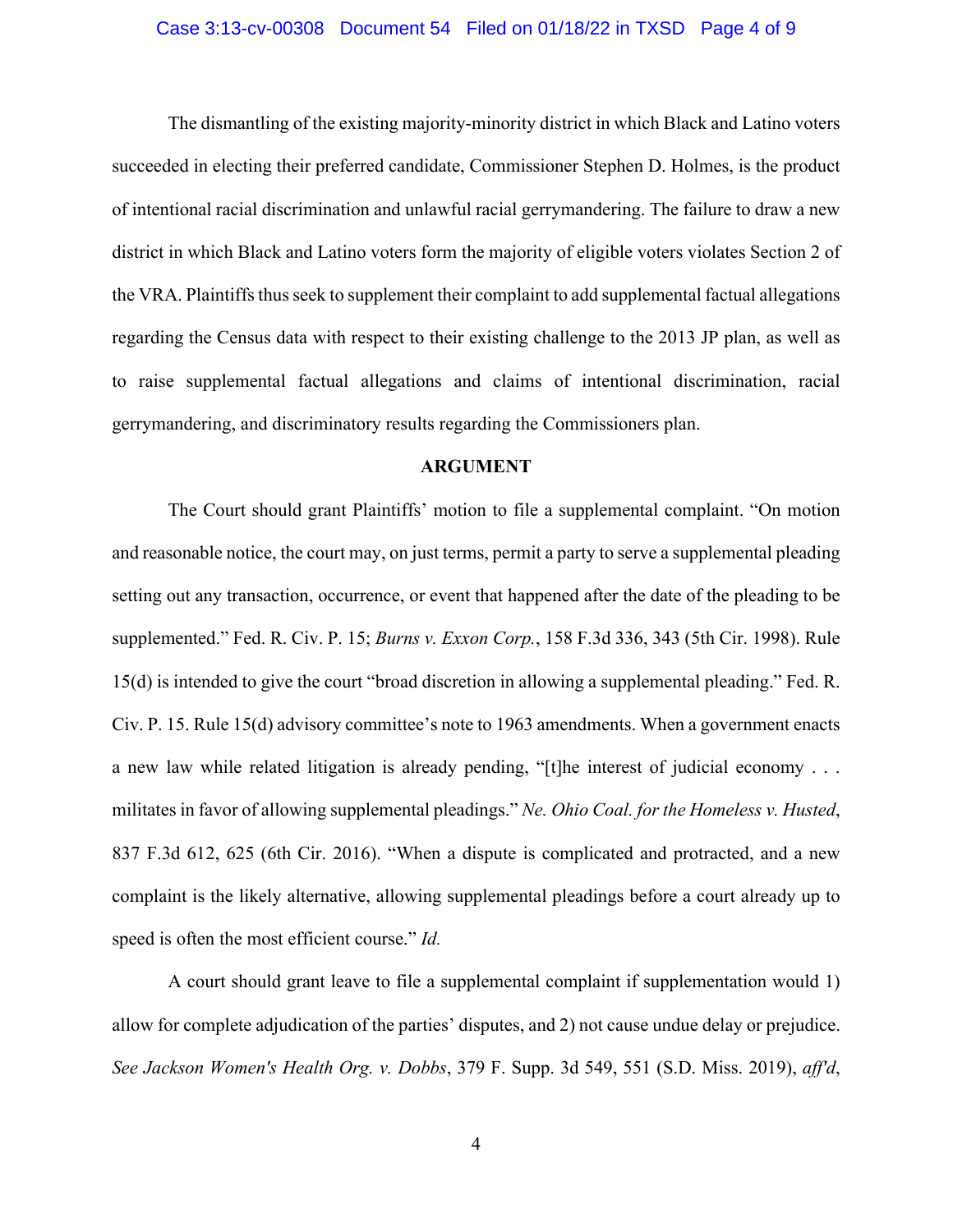951 F.3d 246 (5th Cir. 2020); *Garrett v. Wexford Health*, 938 F.3d 69, 82 (3d Cir. 2019), *cert. denied*, 140 S. Ct. 1611, 206 L. Ed. 2d 955 (2020); *William Inglis & Sons Baking Co. v. ITT Cont'l Baking Co.*, 668 F.2d 1014, 1057 (9th Cir. 1981); 6 C. Wright & A. Miller, Federal Practice and Procedure: Civil s 1504 (1971).

### **I. Supplementing Plaintiffs' Original Complaint Promotes an Efficient Adjudication of the Parties' Disputes.**

Granting Plaintiffs leave to file their supplemental complaint will promote the efficient adjudication of the parties' disputes. The 2013 JP plan that is subject to Plaintiffs' original complaint, and for which trial has been held, has even greater discriminatory effects in light of the 2020 Census data.

More importantly, the evidence related to the 2013 JP redistricting process, and this Court's adjudication of Plaintiffs' intentional discrimination claim against that plan, bear heavily on the resolution of Plaintiffs' intentional discrimination claim against the 2021 Commissioners Court plan. To prove their claim that the adoption of the 2021 Commissioners Court plan was intentionally discriminatory, Plaintiffs will be required to provide evidence regarding "the historical background of the decision" and "the specific sequence of events leading up to the decision." *Vill. of Arlington Heights v. Metropolitan Housing Development Corp.*, 429 U.S. 252, 266 (1977). The discriminatory process that resulted in the 2013 JP plan is thus a critical feature of Plaintiffs' supplemental claims against 2021 Commissioners' Court plan. A supplemental complaint in this Court, rather than the filing of a new lawsuit, will provide for the most efficient adjudication of the parties' disputes because this Court has already received all the evidence and held trial proceedings regarding the 2013 enactment, and will thus be equipped to weigh that evidence most efficiently as part of the *Arlington Heights* framework in adjudicating Plaintiffs' claims regarding the 2021 Commissioners Court plan. Further, a supplemental complaint before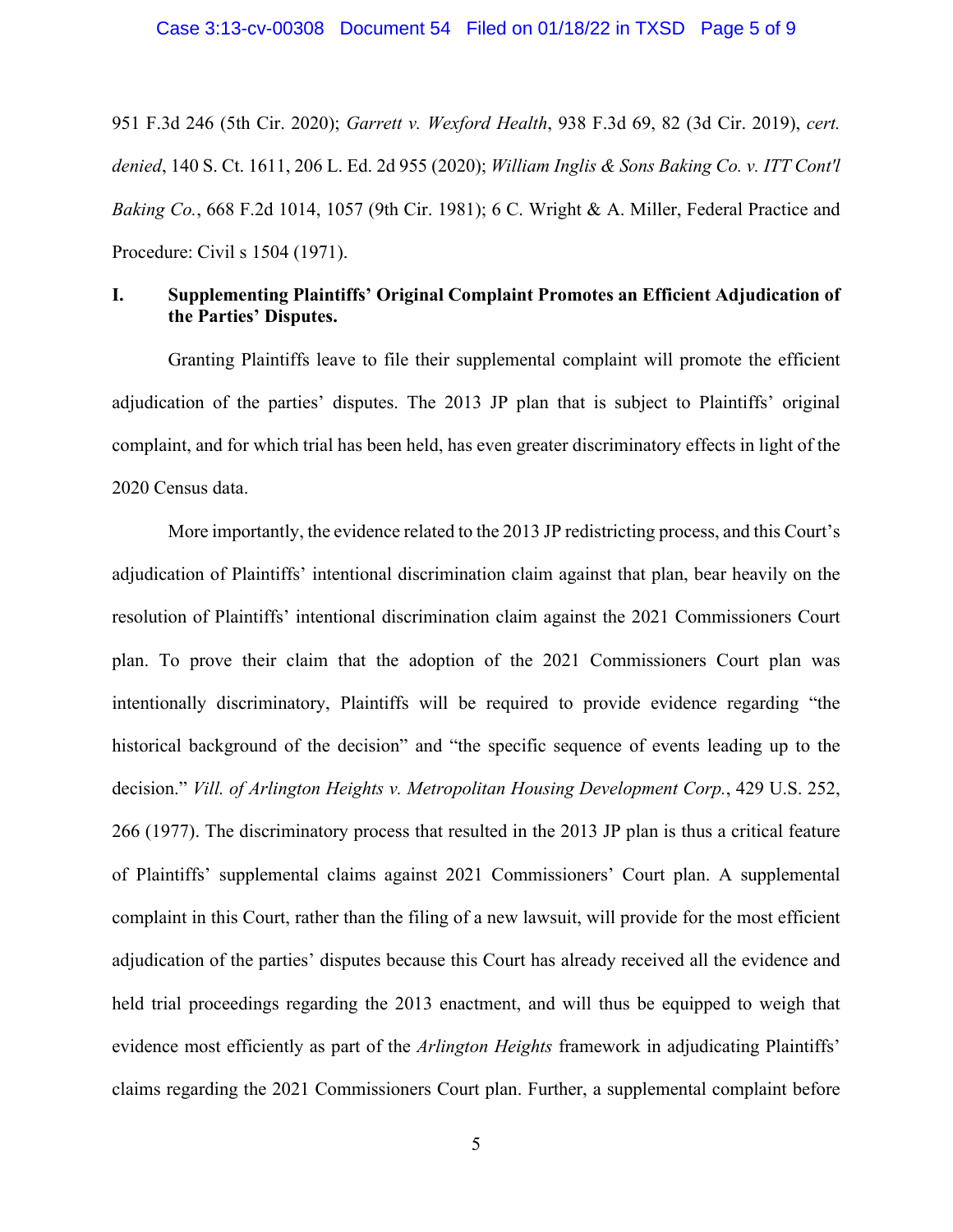### Case 3:13-cv-00308 Document 54 Filed on 01/18/22 in TXSD Page 6 of 9

this Court will avoid the potential for inconsistent adjudication of how the 2013 process bears on whether the 2021 reenactment was intentionally discriminatory. Judicial economy is thus best served by a supplemental complaint in this case rather than the filing of a new lawsuit.

Moreover, the facts that form the basis of Plaintiffs' supplemental complaint demonstrate an ongoing pattern of discrimination. *See Griffin v. Cty. Sch. Bd. of Prince Edward Cty.,* 377 U.S. 218, 226 (1964); *Garcia v. Hackman*, No. CA C-10-311, 2011 WL 2457918, at \*19 (S.D. Tex. June 16, 2011) (granting leave to supplement complaint under *Griffin* where supplemental allegations flowed from overall scheme plaintiff alleged). In *Griffin,* the Supreme Court held that Plaintiffs could file a supplemental complaint where facts alleging ongoing official discrimination were "merely part of the same old cause of action arising out of the continued desire of colored students . . . to have the same opportunity for state-supported education afforded to white people." *Id.* Here, as in *Griffin*, the claims in the Original Complaint alleged that the County flouted the Department of Justice's objections to the JP plan and adopted a map which discriminated against Black and Hispanic voters in the County. Doc. 1 at ¶¶ 1-2, 15-16. The County only adopted a less discriminatory map for the Commissioners Court Precincts because they were still subject to preclearance under Section 5 of the VRA, and subsequently enacted an intentionally discriminatory JP plan after the Supreme Court's decision in *Shelby County v. Holder* rendered preclearance inapplicable in the County*. Id*. *See also Petteway v. Henry,* No. CIV.A. 11-511, 2011 WL 6148674, ECF No. 69 at 2 (S.D. Tex. Dec. 9, 2011) (ordering Galveston County to adopt the Commissioners Court map which was precleared by the Department of Justice). The Supplemental Complaint alleges that the County has continued this pattern of discrimination with respect to both the JP and Commissioners' Court plans. These allegations—from 2011 to present—form a singular pattern of discrimination that is most sensibly adjudicated by a single Court.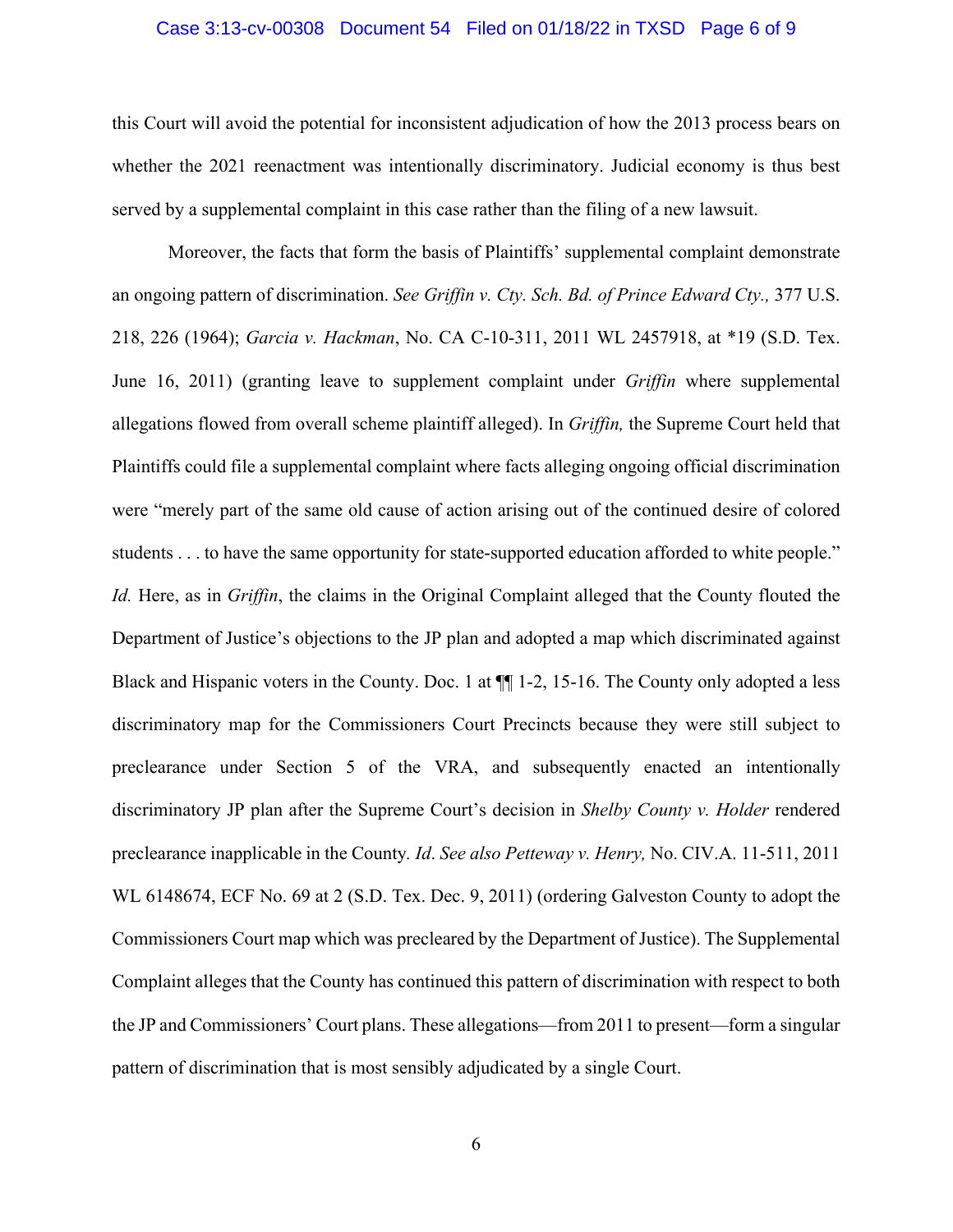### **II. Plaintiffs Satisfy the Criteria for Supplementation.**

A supplemental complaint will not cause undue delay or prejudice to Defendants. A court should consider several factors in granting leave to supplement a complaint. including "(1) undue delay,  $(2)$  bad faith or dilatory motive by the movant,  $(3)$  repeated failure to cure deficiencies by previous amendments, (4) undue prejudice to the opposing party, or (5) futility of amendment." *Jackson Women's Health Org. v. Dobbs*, 379 F. Supp. 3d at 551; *Garcia v. Hackman*, 2011 WL 2457918, at \*19. Here, these factors weigh in favor of supplementation. The facts which gave rise to the Supplemental Complaint occurred after the January 2014 trial following the Original Complaint. Plaintiffs' supplemental allegations and claims relate to the recently completed 2021 redistricting process, and so Plaintiffs' request to raise them now is not the product of undue delay or dilatory behavior. Moreover, there has been no prior deficiencies that were uncured; the supplemental complaint is caused only by the newly enacted 2021 plan. Further, the supplementation of facts and claims will not prejudice Defendants. The supplemental allegations and claims will remain the same whether they are brought in this case or a new one, and so Defendants cannot suffer any legal prejudice by the supplementation in this pending case. Indeed, a new case before a new Court—unfamiliar with a significant aspect of the evidence necessary to the *Arlington Heights* analysis—would likely increase costs for Defendants and would risk the possibility of inconsistent determinations of relevant facts, which would prejudice both parties and be inconsistent with the public interest. *See Enniss Fam. Realty I, LLC v. Schneider Nat. Carriers, Inc.,* 916 F. Supp. 2d 702, 717 (S.D. Miss. 2013) (recognizing that new litigation would likely surpass the expenses that would be incurred by supplementation).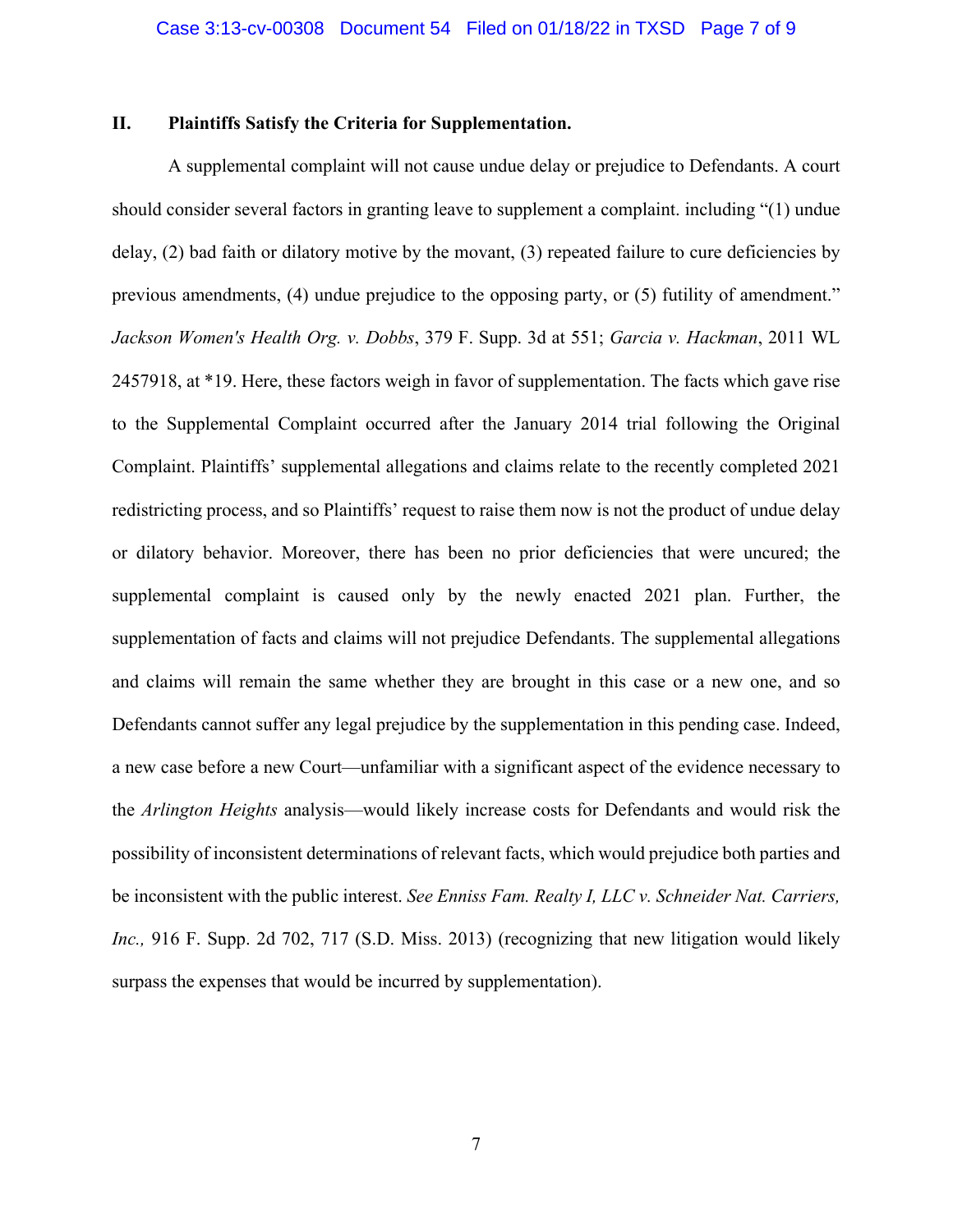### **CONCLUSION**

For the foregoing reasons, Plaintiffs respectfully request that this Court grant Plaintiffs' Motion for Leave to File Plaintiffs' Supplemental Complaint, direct the Clerk to docket as filed the attached proposed Supplemental Complaint, and direct the Defendants to plead to the Supplemental Complaint in such time period as the Court directs. *See* Fed. R. Civ. P. 15(d).

Mark P. Gaber\* Caleb Jackson\* Valencia Richardson\* Campaign Legal Center 1101 14th St. NW, Ste. 400 Washington, DC 20005 (202) 736-2200 mgaber@campaignlegal.org cjackson@campaignlegal.org vrichardson@campaignlegal.org

Sonni Waknin\* UCLA Voting Rights Project 3250 Public Affairs Building Los Angeles, CA 90095 Telephone: 310-400-6019 sonni@uclavrp.org

\**Motion for admission pro hac vice forthcoming*

January 18, 2022 Respectfully submitted,

 $/s$  Chad W. Dunn Chad W. Dunn (Tex. Bar No. 24036507) Brazil & Dunn 4407 Bee Cave Road Building 1, Ste. 111 Austin, TX 78746 (512) 717-9822 chad@brazilanddunn.com

Neil G. Baron Law Office of Neil G. Baron 1010 E Main Street, Ste. A League City, TX 77573 (281) 534-2748 neil@ngbaronlaw.com

*Counsel for Plaintiffs*